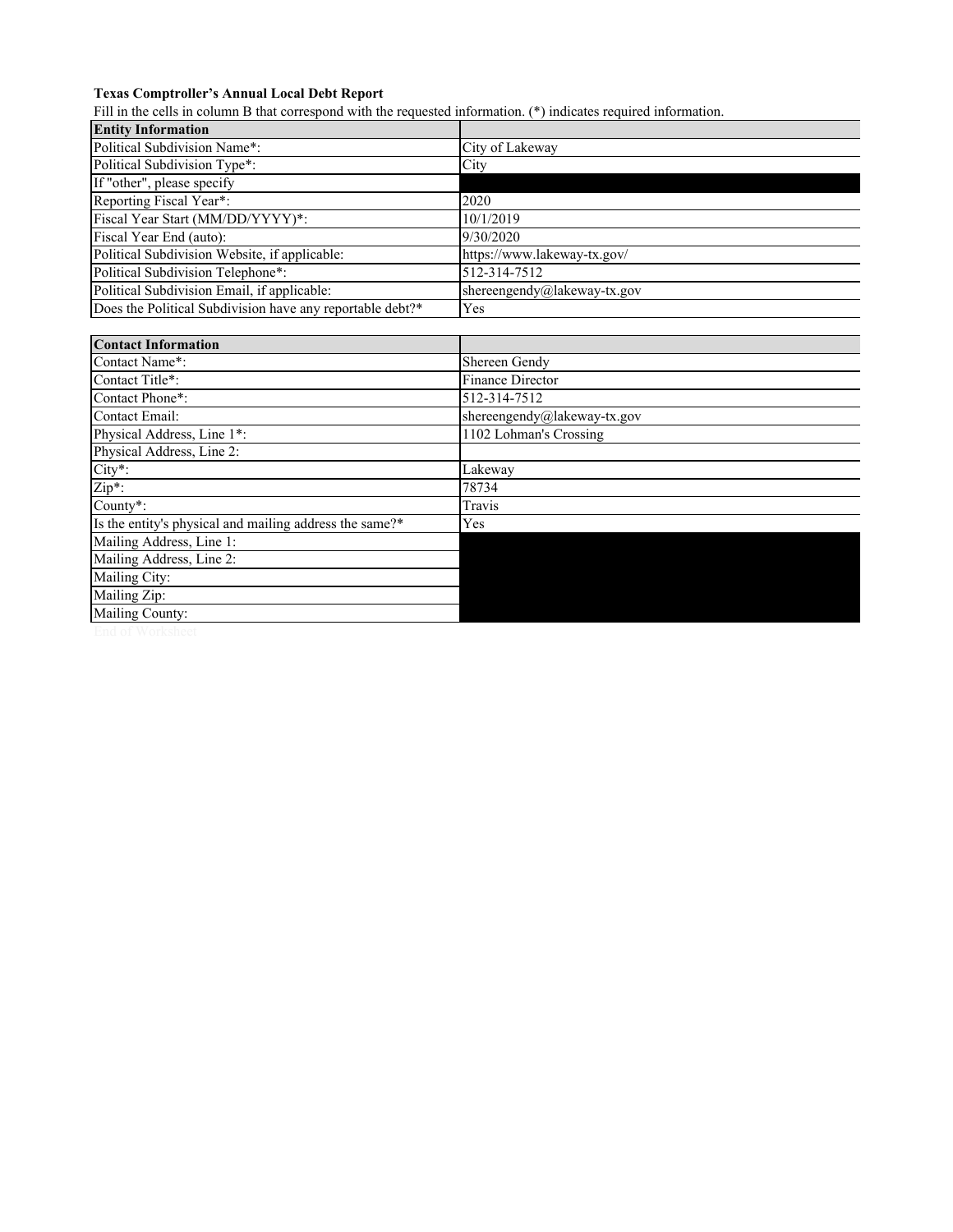| <b>Texas Comptroller's Annual Local Debt Report</b> |                 |
|-----------------------------------------------------|-----------------|
| <b>Entity Information (Auto)</b>                    |                 |
| Political Subdivision Name:                         | City of Lakeway |
| Reporting Fiscal Year:                              | 2020            |

Directions: Beginning with the row immediately below the column headings, list each of the political subdivision's individual debt obligations along with the information for each obligation. Every column except B, Q, R and

**Outstanding debt obligation\* If debt is conduit or component debt, enter related entity name: Principal issued\* Principal outstanding\* Combined principal and interest required to pay each outstanding debt obligation on time and in full\*Final maturity date\* (MM/DD/YYYY) Is the debt secured in any way by ad valorem taxes?\* Total proceeds received\* Proceeds spent\* Proceeds unspent\* Official stated purpose for which the debt obligation was authorized\*Is the debt obligation rated by any nationally recognized credit rating**  $\frac{1}{2}$  **<b>Properties or additional information per individual debt obligation**<br>organization?\* **and in the individual debt obligation** 2012 General Obligation Refunding Bonds NA 3,600,000 | \$ 2,110,000 | \$ 2,221,800 2/1/2025 | Yes Refund Series 2004 - New City Hall, Public Works Facility and remodel for PolicePrivate Placement 2013 General Obligation Refunding Bonds NA 5 4,300,000 \$ 3,415,000 \$ 3,919,751 2/1/2028 Yes \$ 4,420,364 \$ 4,399,621 \$ 20,744 Construction and Improvements to Fles Aa1 Aa1 Construction and Improvements to Flintrock Road 2015 General Obligation Refunding Bonds NA 3, 3,765,000 \$ 3,025,000 \$ 3,425,331 2/1/2030 Yes \$ 3,725,899 \$ 3,692,124 \$ 33,776  $\left| \frac{\text{land}}{\text{process}} \right|$  Private Placement 2017 General Obligation Refunding Bonds NA 22,715,000 \$ 21, \$ \$ 815,000 31,006,481 2/1/2042 Yes \$ 23,076,090 \$ 22,421,816 \$ 654,274 Public Safety - Construction of the New Police Department Yes Aa1  $s \longrightarrow s$  - \$ \$ - \$ - \$ - \$  $s \sim s$  - \$ \$ - \$ - \$ - \$  $s \longrightarrow s$  - \$ \$ - \$ - \$ - \$  $s \sim$   $s$  - \$ \$ - \$ - \$ - \$  $s \sim s$  - \$ \$ - \$ - \$ - \$  $s \sim$   $s$  - \$ \$ - \$ - \$ - \$  $s \sim s$  - \$ \$ - \$ - \$ - \$  $s \longrightarrow s$  - \$ \$ - \$ - \$ - \$  $s \sim s$  - \$ \$ - \$ - \$ - \$  $s \longrightarrow s$  - \$ \$ - \$ - \$ - \$  $s \sim$   $s$  - \$ \$ - \$ - \$ - \$  $s \sim s$  - \$ \$ - \$ - \$ - \$  $s \sim$   $s$  - \$ \$ - \$ - \$ - \$  $s \sim s$  - \$ \$ - \$ - \$ - \$  $s \sim$   $s$  - \$ \$ - \$ - \$ - \$  $s \sim s$  - \$ \$ - \$ - \$ - \$  $s \longrightarrow s$  - \$ \$ - \$ - \$ - \$  $s \sim s$  - \$ \$ - \$ - \$ - \$  $s \longrightarrow s$  - \$ \$ - \$ - \$ - \$  $s \sim$   $s$  - \$ \$ - \$ - \$ - \$  $s \sim s$  - \$ \$ - \$ - \$ - \$  $s \sim$   $s$  - \$ \$ - \$ - \$ - \$  $s \sim s$  - \$ \$ - \$ - \$ - \$  $s \sim$   $s$  - \$ \$ - \$ - \$ - \$  $s \sim s$  - \$ \$ - \$ - \$ - \$  $s \longrightarrow s$  - \$ \$ - \$ - \$ - \$  $s \sim s$  - \$ \$ - \$ - \$ - \$  $s \longrightarrow s$  - \$ \$ - \$ - \$ - \$  $s \sim$   $s$  - \$ \$ - \$ - \$ - \$  $s \sim s$  - \$ \$ - \$ - \$ - \$  $s \sim$   $s$  - \$ \$ - \$ - \$ - \$  $s \sim s$  - \$ \$ - \$ - \$ - \$  $s \longrightarrow s$  - \$ \$ - \$ - \$ - \$  $s \sim s$  - \$ \$ - \$ - \$ - \$  $s \longrightarrow s$  - \$ \$ - \$ - \$ - \$  $s \sim$   $s$  - \$ \$ - \$ - \$ - \$  $s \sim s$  - \$ \$ - \$ - \$ - \$  $s \sim$   $s$  - \$ \$ - \$ - \$ - \$  $s \sim s$  - \$ \$ - \$ - \$ - \$  $s \sim$   $s$  - \$ \$ - \$ - \$ - \$  $s \sim s$  - \$ \$ - \$ - \$ - \$  $s \longrightarrow s$  - \$ \$ - \$ - \$ - \$  $s \sim s$  - \$ \$ - \$ - \$ - \$  $s \longrightarrow s$  - \$ \$ - \$ - \$ - \$  $s \sim$   $s$  - \$ \$ - \$ - \$ - \$  $s \sim s$  - \$ \$ - \$ - \$ - \$  $s \sim$   $s$  - \$ \$ - \$ - \$ - \$  $s \sim s$  - \$ \$ - \$ - \$ - \$  $s \sim$   $s$  - \$ \$ - \$ - \$ - \$  $s \sim s$  - \$ \$ - \$ - \$ - \$  $s \longrightarrow s$  - \$ \$ - \$ - \$ - \$  $s \sim s$  - \$ \$ - \$ - \$ - \$  $s \longrightarrow s$  - \$ \$ - \$ - \$ - \$  $s \sim$   $s$  - \$ \$ - \$ - \$ - \$  $s \sim s$  - \$ \$ - \$ - \$ - \$  $s \sim$   $s$  - \$ \$ - \$ - \$ - \$  $s \sim s$ - \$ \$ - \$ - \$ - \$ -